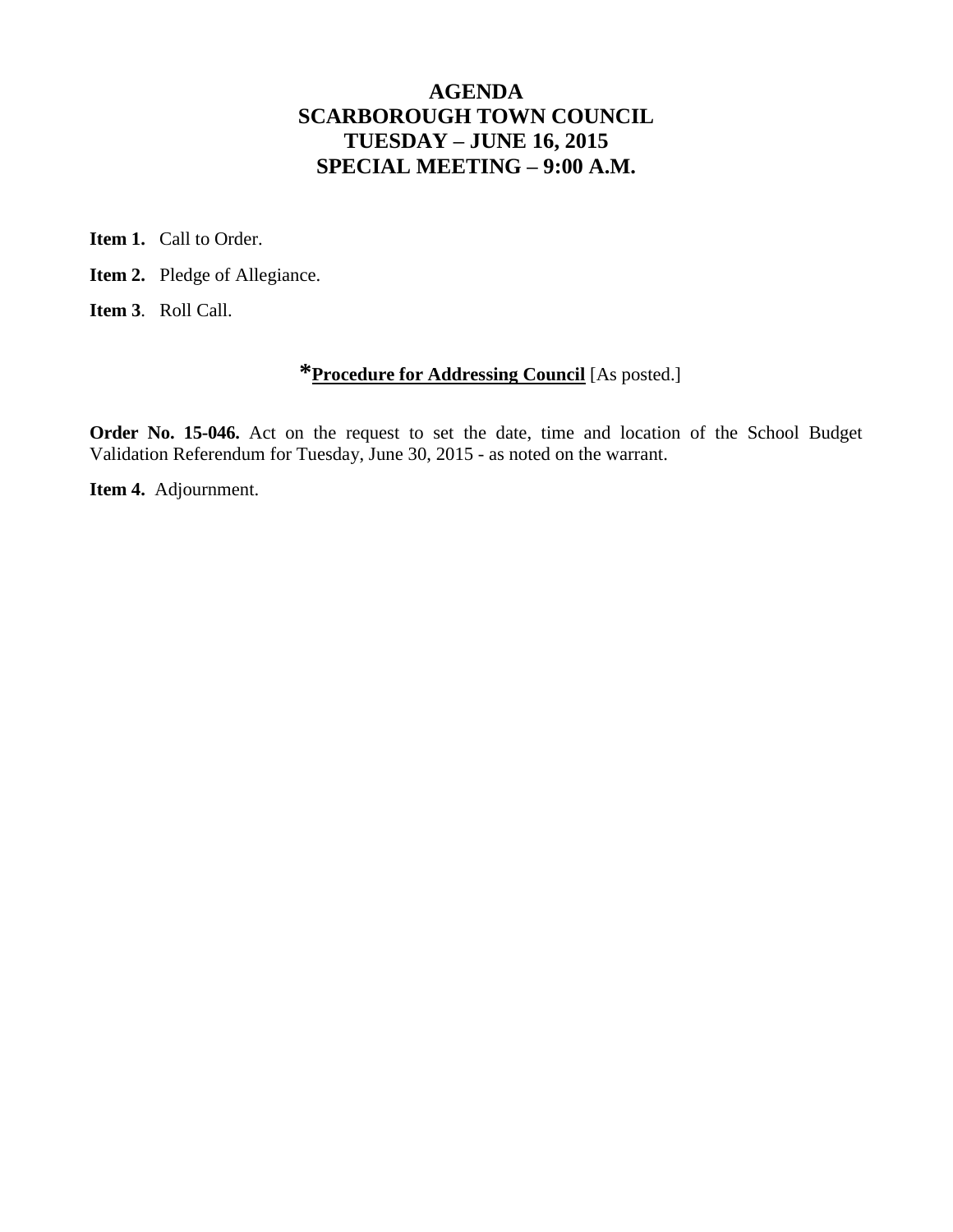# **AGENDA SCARBOROUGH TOWN COUNCIL TUESDAY – JUNE 16, 2015 SPECIAL MEETING – 9:00 A.M.**

**Order No. 15-046.** Move approval on the request to set the date, time and location of the School Budget Validation Referendum for Tuesday, June 30, 2015 - as noted on the warrant.